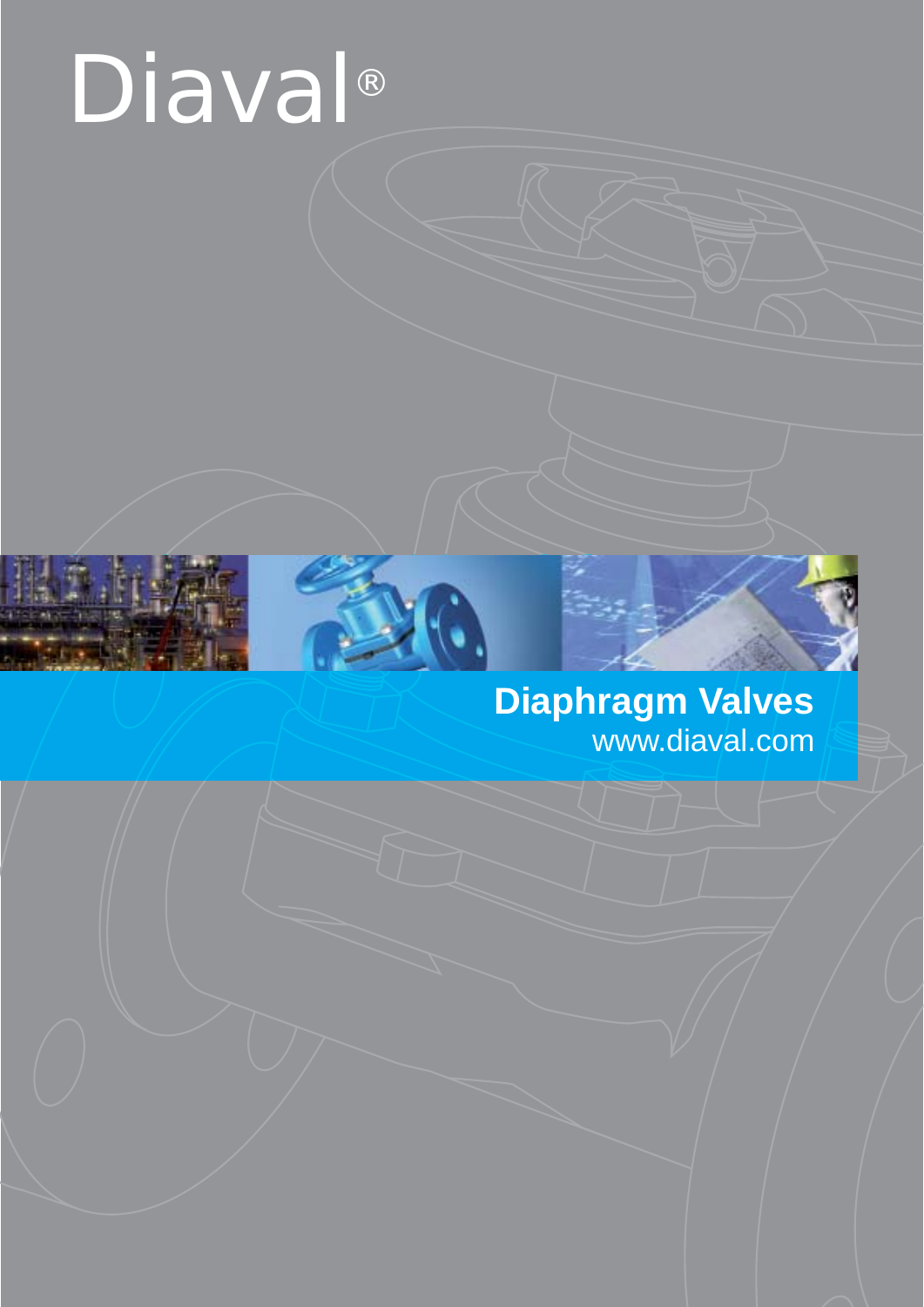# Diaval® Diaphragm Valves

Diaphragm Valves proved to be the answer to many process engineers' greatest desire of reliability at an acceptable cost of ownership. Of simple and reliable design, diaphragm valves offer secure operation with full leaktight at the plant. The maintenance, when required, is limited to the replacement of the diaphragm, the bolted bonnet design permits to dismantle the valve without removing the valve body from the pipe work.

The body seatless design eases the internal lining, which opens a broad range to inexpensive options to process engineers when selecting materials resistant to corrosion and abrasion duties. Conventional isolating valves would demand expensive exotic materials to resist the effects of severe corrosion whereas a duly linediron based material can do the job.

**DIAVAL** portfolio clearly meets the requirements of modern industrial processes and the needs of all engineers. Through constant product development and own polymer research technology, **DIAVAL®** Diaphragm Valves are a reliable alternative to existing costly and expensive to maintain conventional valves.

**DIAVAL** manufacture one of the largest Diaphragm Valves portfolio comprehensive of body linings, diaphragm grades and actuation currently available in the international market. Your **DIAVAL®** Team is available to guide you along a great cost saving experience.

**DIAVAL<sup>®</sup>** range of superior design and major cost saving benefits, for secure and full leaktight operation under the most severe circumstances.

The **DIAVAL®** range is totally interchangeable with other diaphragm valves in the market thus easing the plant choice.

#### **Design Attributes**

**# Valve stroke Indicator;** a yellow position indicator gives clear and positive valve position from any angle.

**# Greased for life valve spindle;** spindle chamber incorporates a grease reservoir that lubricates the spindle along operations thus avoiding valve spindle jamming.

**# Valve stroke stopper;** the bonnet design prevents over closure of the valve thus avoiding early diaphragm rupture.

**# Rugged bonnet assemblies;** all metal bonnets made out of ductile iron offer great value integrity optionally a range of sealed bonnets for toxic and hazardous fluids

**# Ergonomically Design Hand wheel;** great comfort and ease of operation. Other operation options such as actuators, padlocks, interlocking, extended spindle and others are available from **DIA-VAL®**.

**# Self draining;** weir valves are self draining when installed at an angle of 20º above horizontal. ST and Full Flow valves are self cleaning with an unobstructed bore.

**# Diaphragms;** wide range of diaphragm materials to meet the needs of today's industrial processes and standards. Resilient diaphragms provides 100% leak-tight shut off and isolates all bonnet parts from the line fluid.

**# Linings;** porous free chemically resistant linings designed to eliminate the need of expensive metals. Wide range of polymers and fluoropolymers available to match all industrial needs. Full face rubber lining removes the need for gaskets unlike spigot face lining.

**# Safety;** Optional Sealed bonnet arrangements available for toxic and hazardous fluids, Interlocking arrangement, padlocking and flange sealing coating.

**# Body end connections;** flanged and screwed ends to meet all European, Imperial and American standards.



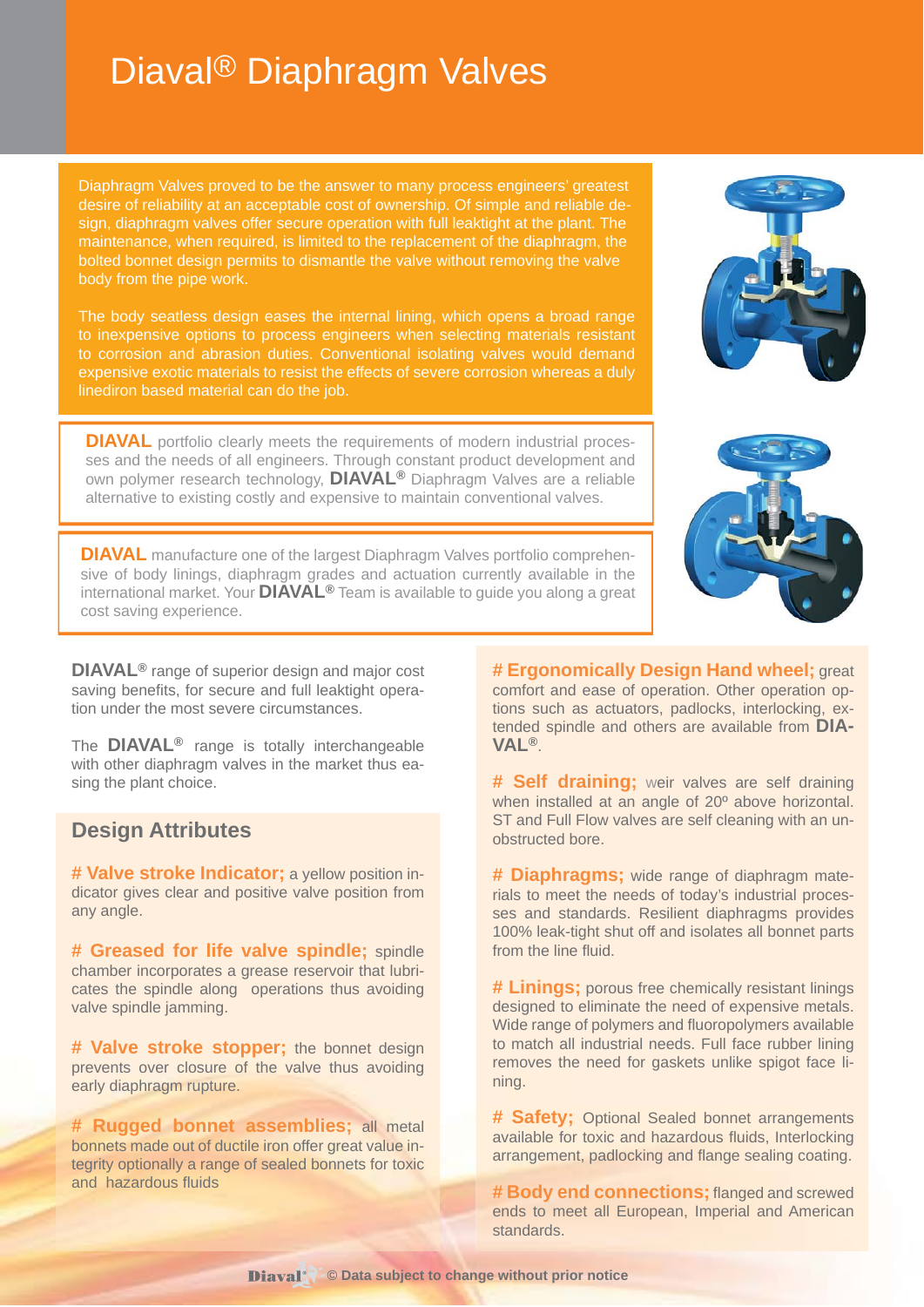# *New Horizons in the Process Industry*



#### **Standard Materials**

| Part | <b>Description</b> | <b>Material</b>         |
|------|--------------------|-------------------------|
| 01   | Body               | Ductile or Cast Iron    |
| 1A   | Body lining        | Rubber or Fluoropolymer |
| 02   | Diaphragm          | Rubber                  |
| 03   | Bonnet*            | Ductile or Cast Iron    |
| 04   | Compressor         | Cast Iron               |
| 05   | Spindle            | <b>Steel</b>            |
| 06   | Handwheel          | Cast Iron               |
| 07   | Handwheel pin      | Steel                   |
| 08   | Body studs **      | Steel                   |
| 09   | Body nuts **       | <b>Steel</b>            |

 *\* With eye bolts in DN 200-300 to ease handling \*\* DN15-80: 4 units / DN100: 6 units / DN125-200: 8 units /* 

 *DN250: 12 units / DN300: 16 units* 

#### **Body Material Options**

| Cast Iron (Grey)             |                               |
|------------------------------|-------------------------------|
| <b>EN1561</b>                | EN JL1040/GJL-250 (GG-25)     |
| <b>ASTM</b>                  | A 126 Class B                 |
| Ductile Iron (SG Iron)       |                               |
| EN1563                       | EN JS1030/GJS-400-15 (GGG-40) |
| <b>ASTM</b>                  | A536 Grade 65-45-12           |
| <b>Carbon Steel</b>          |                               |
| EN10213                      | GP240GH+N (1.0619+N)          |
| <b>ASTM</b>                  | <b>A216 WCB</b>               |
| <b>Stainless Steel 316</b>   |                               |
| EN10088-1                    | X5CrNiMo17-12-2 (1.4401)      |
| <b>ASTM</b>                  | A 351 CF8M                    |
| <b>Stainless Steel 316L</b>  |                               |
| EN10088-1                    | X2CrNiMo17-12-2 (1.4404)      |
| <b>ASTM</b>                  | A 351 CF3M                    |
| <b>Bronze</b>                |                               |
| <b>EN1982</b>                | CuSn5Zn5Pb5-C (CC491K)        |
| <b>EN1982</b>                | CuSn7Zn2Pb3-C (CC492K)        |
| <b>ASTM</b>                  | <b>B62</b>                    |
| <b>Iron Alloys</b>           |                               |
| Chromium Iron 24%, 30%, etc. |                               |

#### **Other Material Options**

- *Body studs and nuts in St.Steel A2 or A4*
- *Further material options available on request*

#### **Other Options**

*- Actuation packages; accessories; sealed bonnets; pad locks; hand wheel protection...*



#### **Other Body Lining Material Options**

| <b>Rubber Lining</b>         | <b>Fluoropolyner Lining</b> |
|------------------------------|-----------------------------|
| Hard Rubber - Ebonite (HR)   | <b>Sky Blue Spot</b>        |
| Butyl Rubber (BR)            | Dark Blue Spot              |
| Soft Rubber (SR)             | <b>White Spot</b>           |
| Neoprene <sup>®</sup> Rubber | <b>Red Spot</b>             |
| Hypalon <sup>®</sup> Rubber  | Green Spot                  |
| Linatex®                     |                             |

### **Diaphragm Options**

| <b>Material</b>              | Code            |
|------------------------------|-----------------|
| Natural Rubber               | D <sub>10</sub> |
| <b>White Natural Rubber</b>  | D <sub>15</sub> |
| <b>EPDM Rubber</b>           | D <sub>20</sub> |
| <b>Butyl Rubber</b>          | D <sub>30</sub> |
| Nitrile Rubber               | D40             |
| Neoprene <sup>®</sup> Rubber | D <sub>50</sub> |
| Hypalon <sup>®</sup> Rubber  | D60             |
| Viton® Rubber                | D70             |
| Linatex®                     | <b>DLN</b>      |
| PTFE/EPDM                    | D <sub>92</sub> |
| <b>PTFE/Butyl Rubber</b>     | D93             |
| PTFE/Viton®                  | D97             |

*Special vacuum reinforced diaphragms add code letter [V] e.g. D10V*